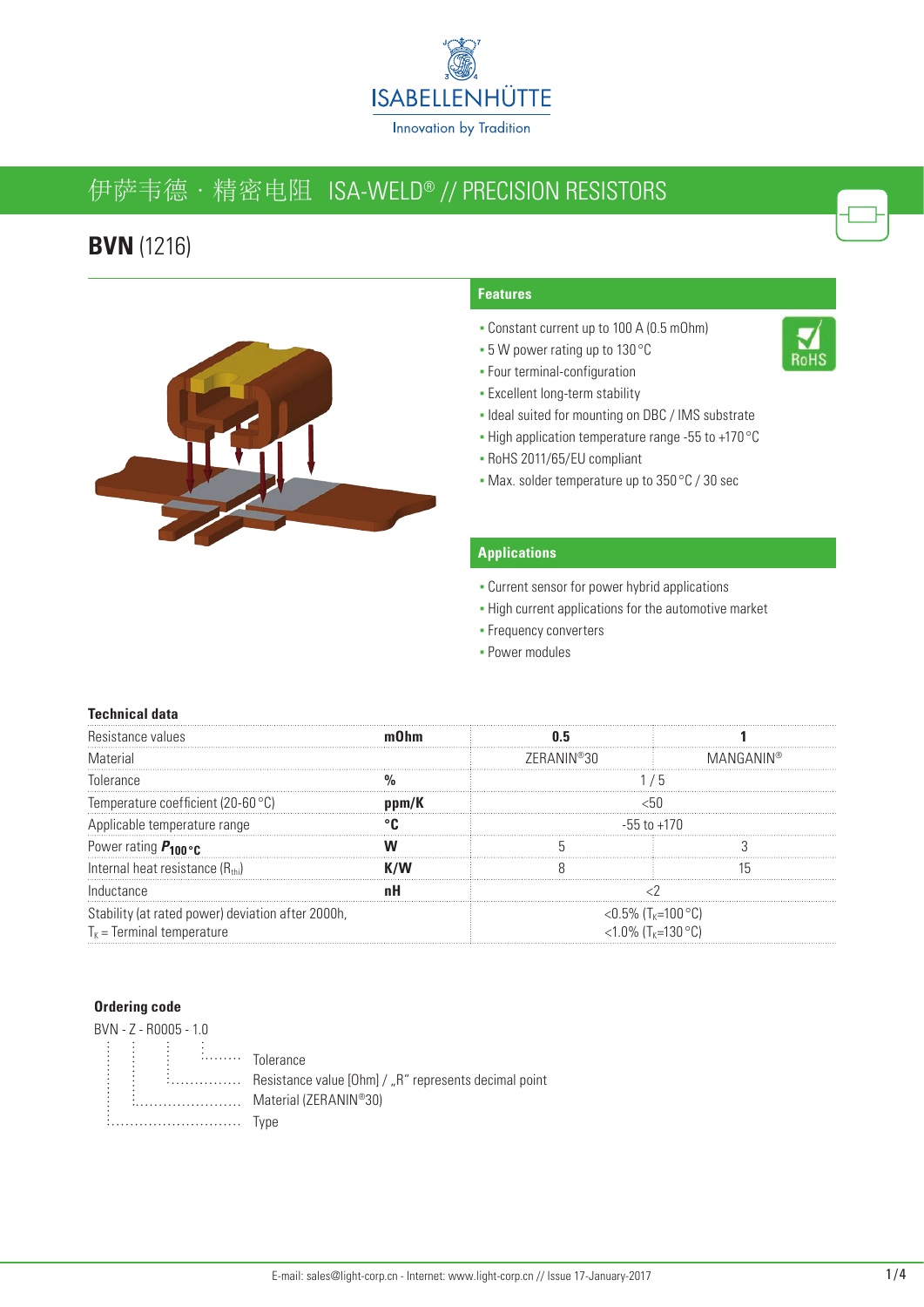## **BVN** (1216)



**Mechanical dimensions and pcb-layout proposal (Reflow-soldering) [mm]** 

#### Z-YE-846b

| type:              | value / mOhm |             | W            |              |               |               |             |     |              |
|--------------------|--------------|-------------|--------------|--------------|---------------|---------------|-------------|-----|--------------|
| <b>BVN-Z-R0005</b> | 0.5          | $4.1 - 0.3$ | $3.1 - 0.35$ | $1.9 - 0.35$ | $2.7 \pm 0.1$ | $0.5 \pm 0.1$ | $0.8 + 0.3$ | 0.1 | $0.6 + 0.15$ |
| <b>BVN-M-R001</b>  |              | $4.1 - 0.3$ | $3.1 - 0.35$ | $1.9 - 0.35$ | $2.7 + 0.1$   | $0.5 \pm 0.1$ | $0.8 + 0.3$ | 0.1 | $0.6 + 0.15$ |

| solder pad type: |    |    |  |
|------------------|----|----|--|
| <b>DVAI</b>      | ñ۴ | v. |  |

#### **Specification**

| <b>Parameters</b>                     | <b>Test conditions</b>             | <b>Specified values</b>              |
|---------------------------------------|------------------------------------|--------------------------------------|
| Temperature Cycling                   | 2000 cycles (-55 °C to +150 °C)    | $+0.5%$                              |
| Low Temperature Storage and Operation | $-65$ °C for 250 h                 | ⊦በ 1 %                               |
| Resistance to Soldering Heat          | 260 °C for 10 sec / 8h steam aging | n.a                                  |
| Moisture Resistance                   | MIL-STD-202 method 106             | +በ 1 %                               |
| <b>Mechanical Shock</b>               | 100 g, 6 ms half sine              | $+0.2%$                              |
| Vibration, High Frequency             | $\pm$ 10 g, 10-2000 Hz             | +በ 2 %                               |
| Operational Life                      | 2000 h, $T_K$ max at rated power   | $\pm 1.0$ %, T <sub>K</sub> = 130 °C |
| High Temperature Exposure             | 2000 h / 170 °C                    | $\pm$ 1.0 % (in covered condition)*  |
| <b>Bias Humidity</b>                  | $+85$ °C, 85 r.F., 1000 h          | n 5 %                                |
|                                       |                                    |                                      |

\* for MANGANIN® and ZERANIN®30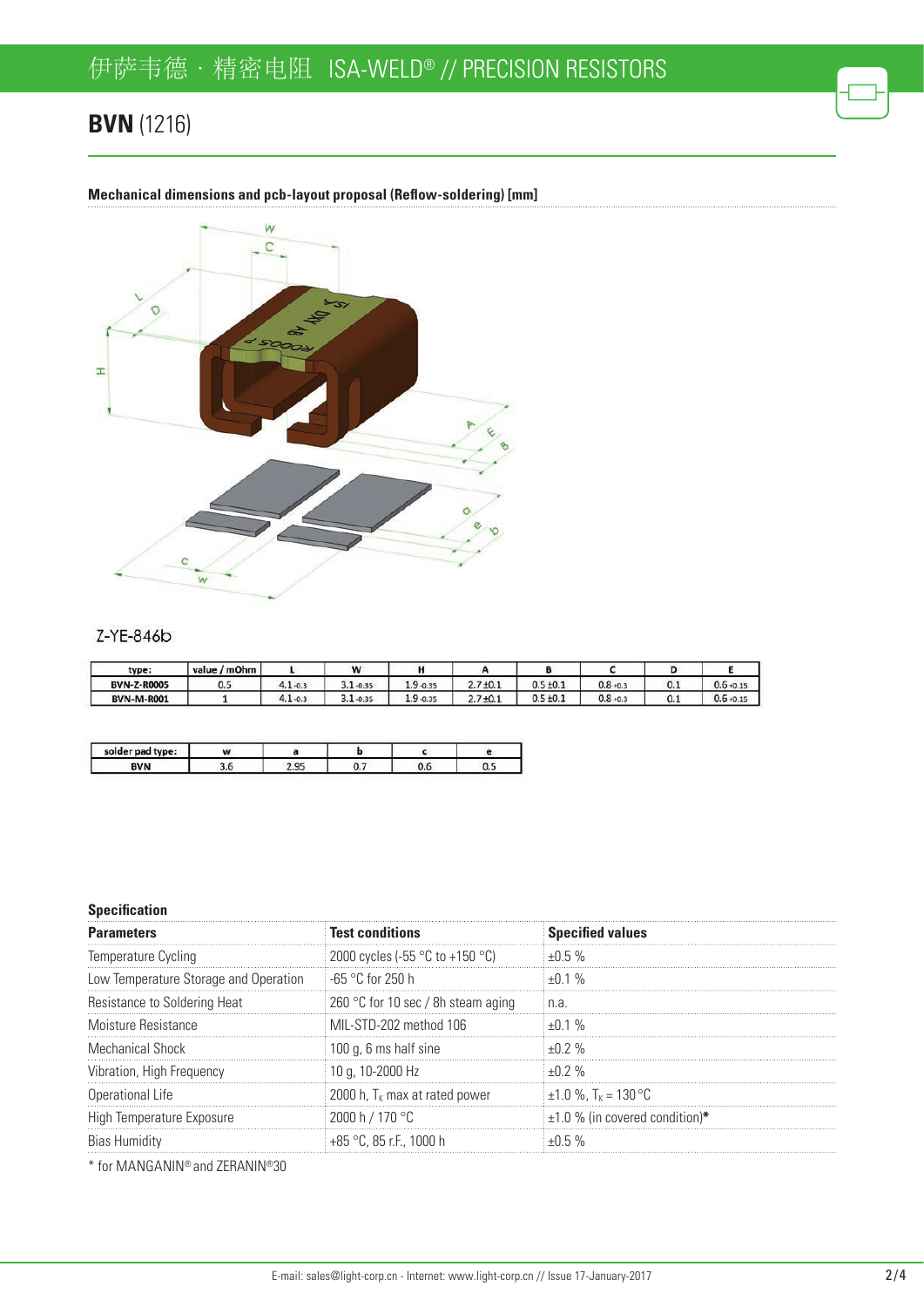### **BVN** (1216)

#### **Recommended solder profile**

| Reflow- and IR-soldering |            |                      |     |  |
|--------------------------|------------|----------------------|-----|--|
| Temperature              |            | $^{\prime\prime}$ 60 | 255 |  |
| <b>lime</b>              | <b>SAC</b> | neak                 |     |  |

#### **Tape and reel information**

| Specification  |            | DIN EN 60286-3 |
|----------------|------------|----------------|
| Tape width     | mm         |                |
| Parts per reel | <b>DCS</b> | 3000.          |





#### **Temperature dependence of the electrical resistance BVN-Z-R0005**



#### **Power derating curve**